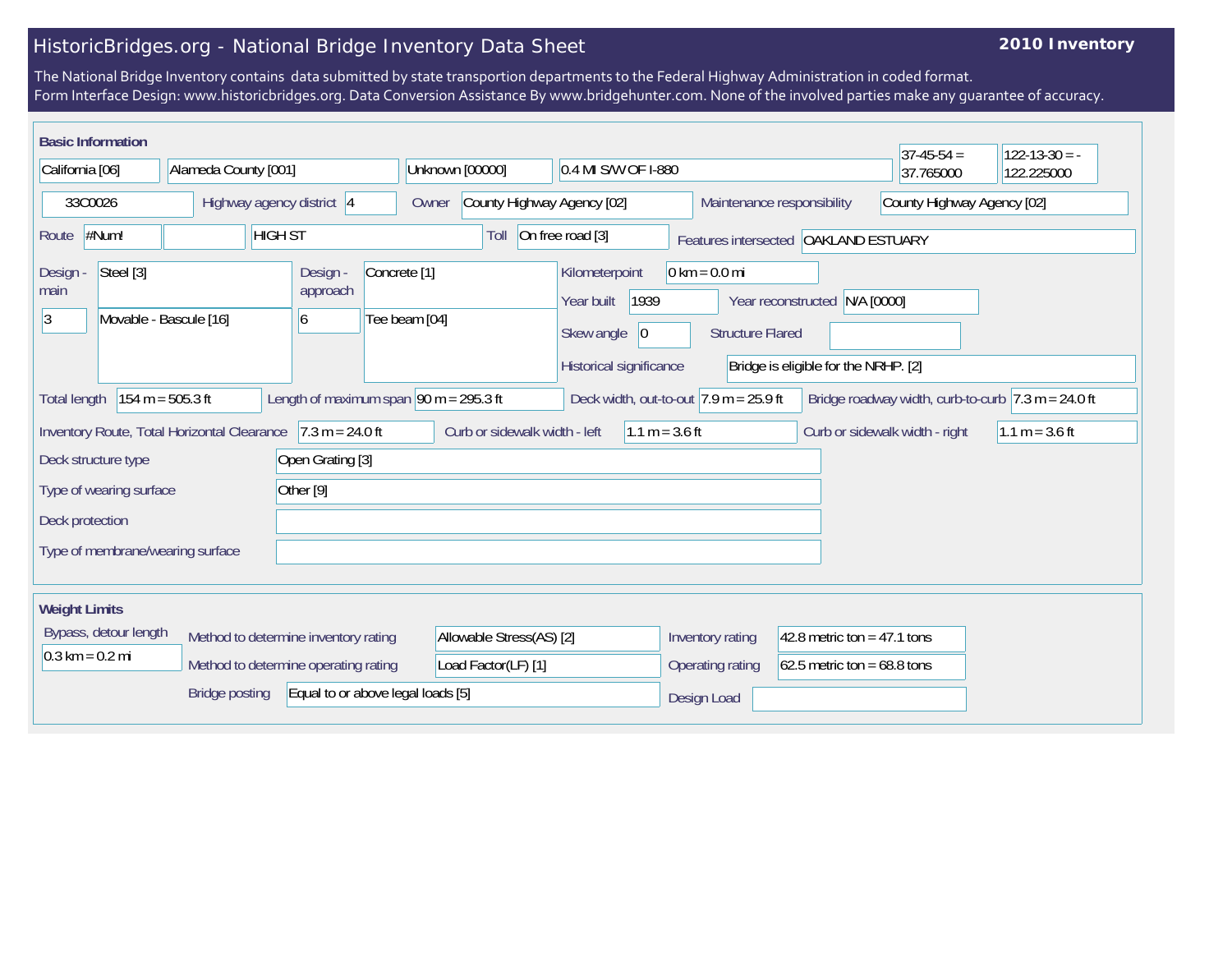| <b>Functional Details</b>                                                                        |                                                                                                                   |
|--------------------------------------------------------------------------------------------------|-------------------------------------------------------------------------------------------------------------------|
| 18620<br>Average daily truck traffi<br>Average Daily Traffic                                     | Year 1979<br>22296<br>2028<br>$ 10\rangle$<br>%<br>Future average daily traffic<br>Year                           |
| Road classification<br>Minor Arterial (Urban) [16]                                               | Lanes on structure 2<br>Approach roadway width<br>$8.8 m = 28.9 ft$                                               |
| Type of service on bridge Highway-pedestrian [5]                                                 | Bridge median<br>Direction of traffic 2 - way traffic [2]                                                         |
| Parallel structure designation<br>No parallel structure exists. [N]                              |                                                                                                                   |
| Waterway [5]<br>Type of service under bridge                                                     | Navigation control on waterway (bridge permit required). [1]<br>Lanes under structure<br>Navigation control<br>10 |
| $5.5 m = 18.0 ft$<br>Navigation vertical clearanc                                                | Navigation horizontal clearance $ 73.2 \text{ m} = 240.2 \text{ ft}$                                              |
| Minimum navigation vertical clearance, vertical lift bridge                                      | Minimum vertical clearance over bridge roadway<br>$4.85 m = 15.9 ft$                                              |
| Minimum lateral underclearance reference feature Feature not a highway or railroad [N]           |                                                                                                                   |
| Minimum lateral underclearance on right $0 = N/A$                                                | Minimum lateral underclearance on left $0 = N/A$                                                                  |
| Minimum Vertical Underclearance $ 0 = N/A$                                                       | Minimum vertical underclearance reference feature Feature not a highway or railroad [N]                           |
| Appraisal ratings - underclearances N/A [N]                                                      |                                                                                                                   |
|                                                                                                  |                                                                                                                   |
| <b>Repair and Replacement Plans</b>                                                              |                                                                                                                   |
| Type of work to be performed                                                                     | Work to be done by contract [1]<br>Work done by                                                                   |
| Bridge rehabilitation because of general structure<br>deterioration or inadequate strength. [35] | Bridge improvement cost<br>1150000<br>230000<br>Roadway improvement cost                                          |
|                                                                                                  | $154 m = 505.3 ft$<br>Length of structure improvement<br>Total project cost<br>1932000                            |
|                                                                                                  | 2010<br>Year of improvement cost estimate                                                                         |
|                                                                                                  | Border bridge - state<br>Border bridge - percent responsibility of other state                                    |
|                                                                                                  | Border bridge - structure number                                                                                  |